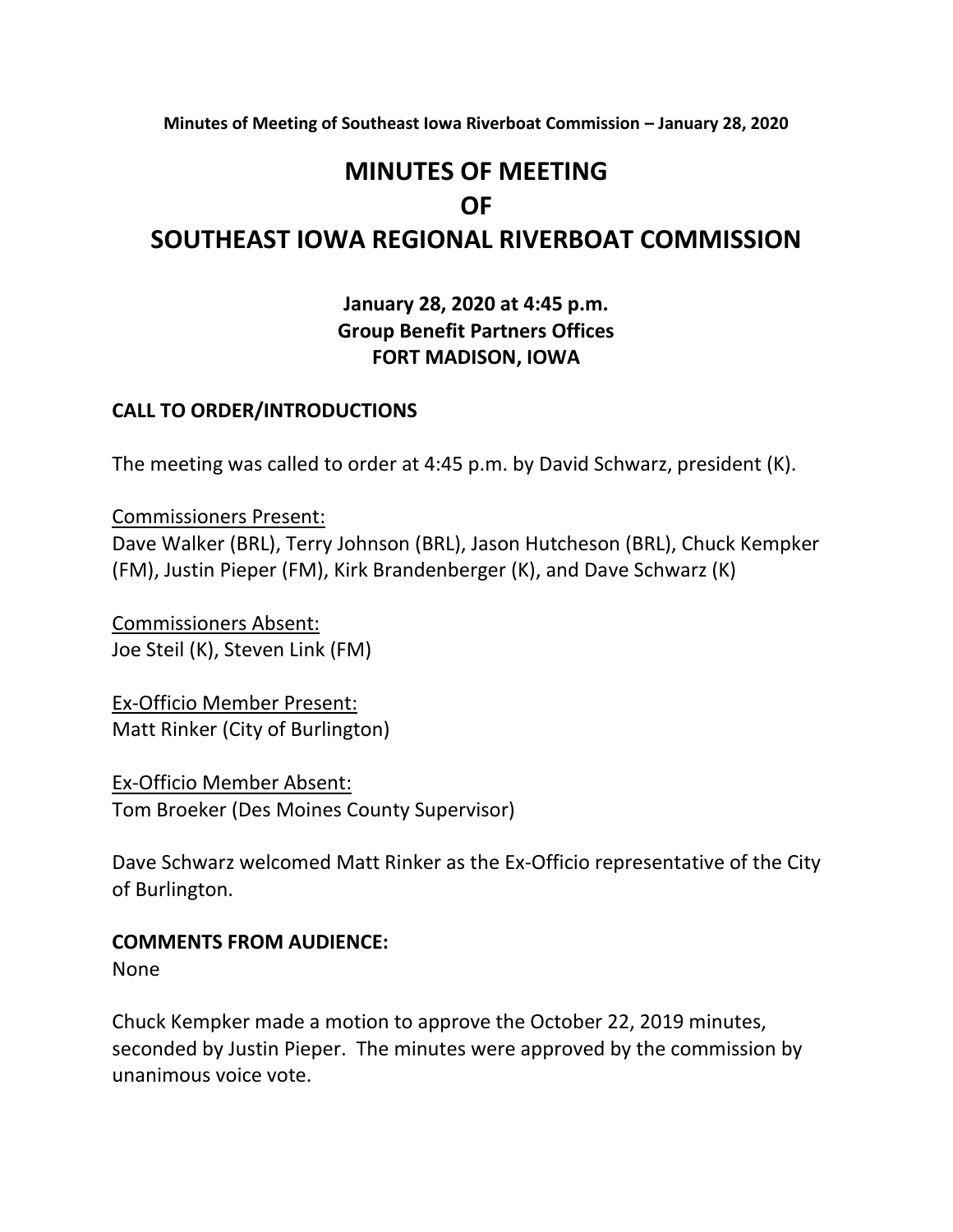#### **TREASURER REPORT:**

Dave Walker made a motion to approve the Treasurer's reports for the months of October, November, and December. Second by Kirk Brandenberger. The reports were approved by a unanimous voice vote of the commission.

Dave Walker distributed the annual audit report completed by CPA Associates. After review by the commissioners, Terry Johnson made a motion to accept the audit, seconded by Jason Hutcheson. The audit report was accepted by a unanimous voice vote of the commission.

Dave Walker stated that the signature card for the checking account at Two Rivers Bank needs to be updated. Steve Staebell resigned from the commission due to the new residence requirements so he needs to be removed. Terry Johnson made a motion that the commission President, Vice President, and Treasurer sign the signature card. Chuck Brandenberger seconded the motion. The commission passed the motion with a unanimous voice vote.

### **CATFISH BEND CASINOS L.C. REPORT:**

There was no representative from Catfish Bend Casinos present. David Schwarz distributed the current promotional brochure from the Casino. Schwarz also read from notes from the Casino that stated that 3 month revenues were up compared to same period last year. Players club promotions are being enhanced. Representatives from the Casino met legislative members to discuss gaming issues, including the possibility of phasing out the promotional play tax.

#### **COMMISSIONER LETTERS OF APPOINTMENT AND LICENSING:**

Dave Schwarz stated that letters of appointment have been received from all three communities for the commissioners.

Those commissioners whose licenses are due for renewal were asked to complete the process by January 31, 2020.